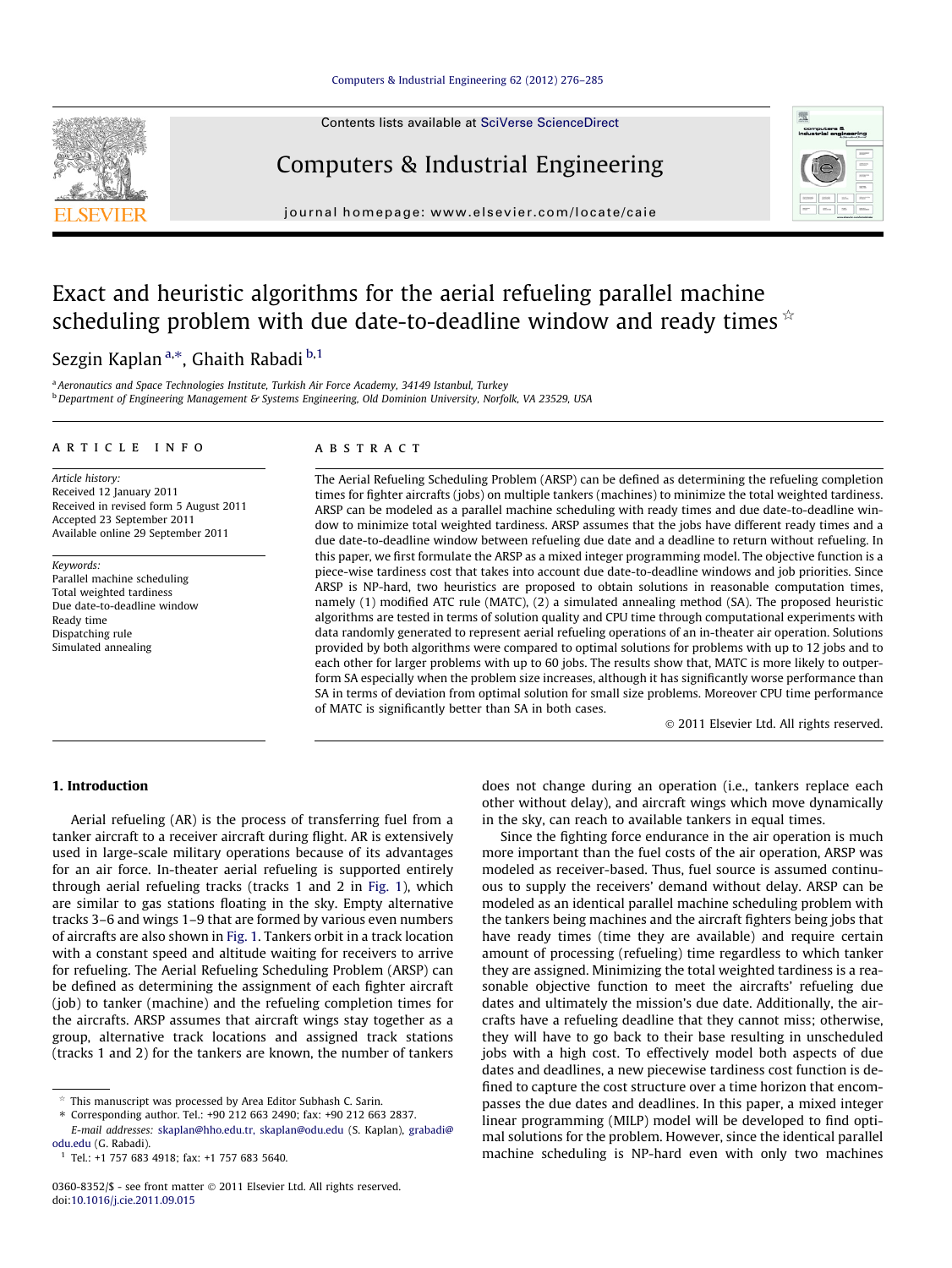<span id="page-1-0"></span>

Fig. 1. In-theater aerial refueling.

([Blazewicz, Ecker, Pesch, Schmidt, & Weglarz, 2007; Garey &](#page--1-0) [Johnson, 1979; Karp, 1972\)](#page--1-0), ARSP is also NP-hard, which means that obtaining optimal solutions for large instances will be computationally difficult. Therefore, a composite dispatching rule, namely the Modified ATC (MATC) is proposed based on the commonly used Apparent Tardiness Cost (ATC) rule, which is often applied to total weighted tardiness problems. Dispatching (or priority) rules are very common heuristics for scheduling problems due to their easy implementation and low computational requirements. A Simulated Annealing (SA) metaheuristic is also developed for the problem at hand to compare the effectiveness of the proposed MATC rule for large instances.

The rest of this paper is organized as follows. In Section 2, the ARSP is defined and mapped to the abstract scheduling problem. Related research is summarized in Section 3. A MIP for the problem is developed in Section [4](#page--1-0) and solution methods are introduced in Section [5.](#page--1-0) A computational study for small and large problem sizes is described in Section [6](#page--1-0). Finally results are concluded in Section [7.](#page--1-0)

### 2. Problem definition

ARSP can be defined as scheduling  $n$  jobs (wings of aircrafts) on  $m$  identical parallel machines (tankers) where job  $j$  arrives (becomes available) at ready time  $r_i$  and should be complete by the due date  $d_i$  and before deadline  $D_i$ . The problem elements are shown in Fig. 2. Job *j* requires processing time  $p_i$  which is the time required to approach the refueling area, anchoring to a tanker and fuel pumping starting at time  $s_i$  and completing at time  $C_i$ . Ready time  $r_i$  is the earliest time a receiver can start processing (i.e., receiver cannot be scheduled before  $r_i$ ). The due date  $d_i$  is a planned latest date of a receiver to complete refueling and the deadline  $D_i$  is the latest date of a receiver to finish refueling after which it must return to base to avoid running too low on fuel level. Missing the due date is not preferred but allowed and a weighted tardiness cost will be incurred for jobs that miss their due date but not their deadline. Weight  $w_i$  represents job priority for refueling. If a job misses  $D_i$ , it must return to base incurring a high penalty and will not be assigned to a machine. Due date-to-deadline window  $(D_j - d_j)$  is the time window in which a weighted tardiness cost

is incurred. There is also a scheduling window between ready times and deadlines in which all jobs have to be started and completed. The objective is to find a schedule that minimizes the total weighted tardiness (TWT) as a performance measure to maintain the quality of service with due dates.

ARSP assumes that the jobs are ready at different times  $r_i$  and have a due date-to-deadline (d-to-D) window of different sizes. A piecewise tardiness cost function may be defined where if job j is not completed on or before  $d_i$ , the tardiness cost  $T_i$  = max ( $C_i$  $(d_j, 0)$  of job *j* is incurred in due date-to-deadline window. The job is not scheduled and a high unavailability cost, F will be in-curred, as shown in [Fig. 3](#page--1-0), if its completion time  $C_i$  passes  $D_i$ .

#### 3. Literature review

Aerial refueling is generally employed in two cases of military operations: inter-theater (e.g. overseas deployments) and intheater (e.g. local conventional operations). This paper examines the in-theater ARSP which is far more complex and difficult to solve than inter-theater ARSP. The only existing research on scheduling in-theater aerial refueling is by [Jin, Shima, and Schumacher](#page--1-0) [\(2006\)](#page--1-0) who introduced the static autonomous refueling scheduling of multiple unmanned aerial vehicles (UAVs) on a single tanker to minimize the total time needed for refueling all UAVs in the sequence. A dynamic programming method was used to develop an efficient recursive algorithm to find the optimal initial sequence. On the other hand, the only major work on inter-theater aerial refueling is by [Barnes, Wiley, Moore, and Ryer \(2004\)](#page--1-0) who studied the aerial fleet refueling problem (AFRP) and used a Group Theoretic Tabu Search (GTTS) approach as a solution method.

There is very little existing research addressing the scheduling identical parallel machines with ready times to minimize total weighted tardiness  $(P_m|r_j|\Sigma w_jT_j)$  problem as shown in [Table 1.](#page--1-0) However, the related researches do not consider neither the d-to-D windows nor the piece-wise tardiness. The most closely related research is presented in [Mönch, Balasubramanian, Fowler, and](#page--1-0) [Pfund \(2005\), Reichelt, Mönch, Gottlieb, and Raidl \(2006\), Pfund,](#page--1-0) [Fowler, Gadkari, and Chen \(2008\), Gharehgozli, Tavakkoli, and](#page--1-0) [Zaerpour \(2009\),](#page--1-0) and [Driessel and Mönch \(2009\)](#page--1-0) with the differentiators being the sequence dependent setup, batch machines, and precedence constraints.

[Mönch et al. \(2005\)](#page--1-0) attempted to minimize total weighted tardiness on parallel batch machines with incompatible job families and unequal ready times  $(P_m | r_j, batch, incomp.] \sum w_j T_j$ ). They proposed two different decomposition approaches. Dispatching and scheduling rules were used for the batching phase and the sequencing phase of the two approaches. [Reichelt et al. \(2006\)](#page--1-0) were interested in minimizing total weighted tardiness and makespan at the same time  $(P_m|r_i, batch, incomp.|\Sigma w_iT_i, C_{max})$ . In order to determine a pareto efficient solution for the scheduling of jobs with incompatible families on parallel batch machines problem, they suggested a hybrid multi objective genetic algorithm. [Pfund](#page--1-0) [et al. \(2008\)](#page--1-0) addressed scheduling jobs with ready times on identical parallel machines with sequence dependent setups by



Fig. 2. Scheduling time horizon.